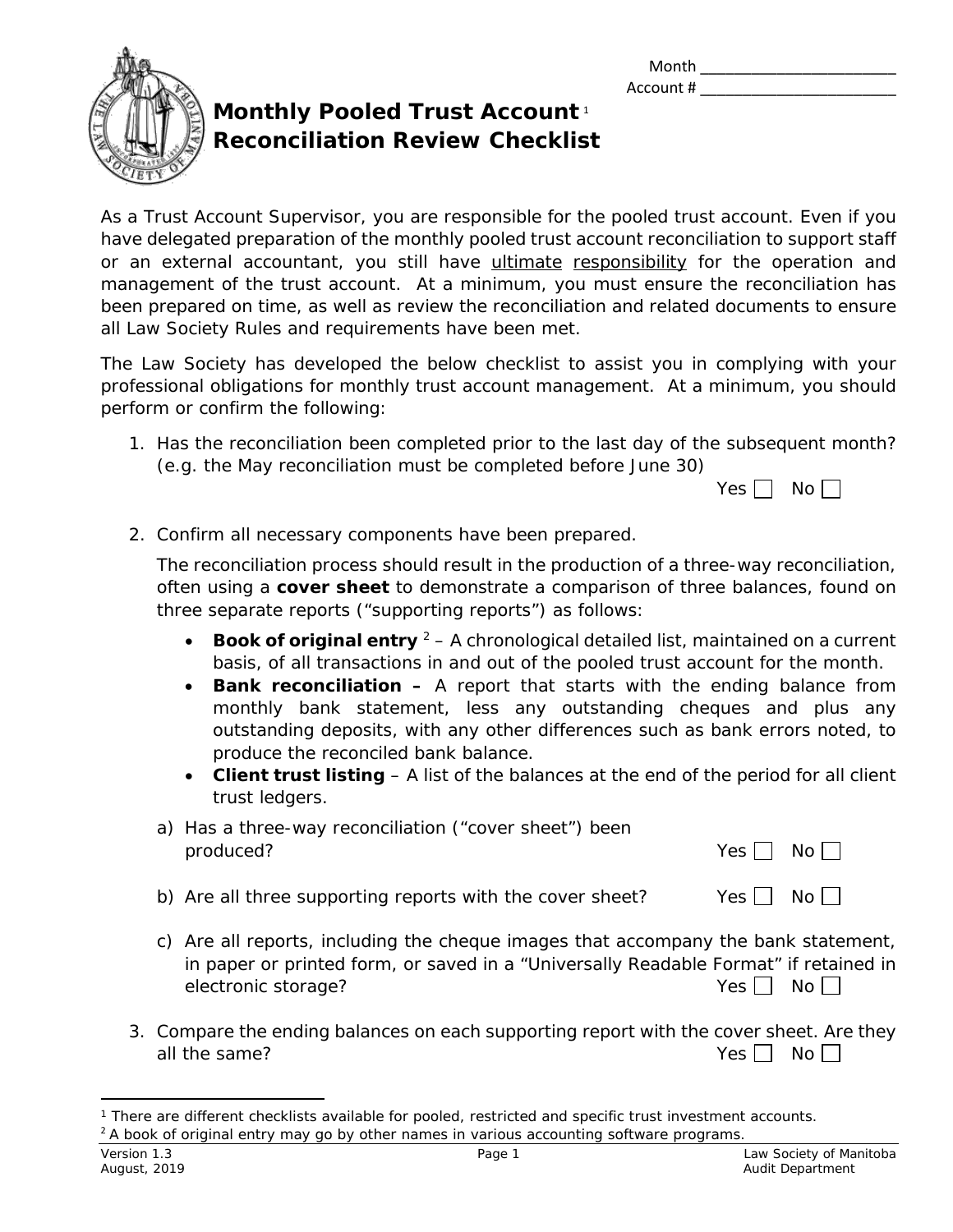|                                                                                                                                                        | Account #           | Month _________________________ |
|--------------------------------------------------------------------------------------------------------------------------------------------------------|---------------------|---------------------------------|
| 4. Has the ending balance on the bank statement been recorded correctly on the bank<br>reconciliation? (Hint: they should be the same number)          | $Yes \Box$          | $No$ $\Box$                     |
| 5. Look at the bank reconciliation.                                                                                                                    |                     |                                 |
| a) Is each reconciling item documented with full details? 3                                                                                            | Yes $\Box$          | No                              |
| b) Are there any bank errors?<br>If so:                                                                                                                | Yes                 | $No$ $\Box$                     |
| (i) Are they reasonable? 4<br>(ii) Have they been corrected?                                                                                           | Yes<br>Yes          | No <sub>1</sub><br>$No \Box$    |
| c) Are there any outstanding deposits?<br>If so:                                                                                                       | Yes                 | $No \Box$                       |
| (i) Are they reasonable? $5$<br>(ii) Have they been deposited? 6                                                                                       | Yes $ $<br>Yes      | No  <br>No <sub>1</sub>         |
| d) Are there any stale-dated cheques to be addressed? $7$                                                                                              | Yes $\Box$          | $No$ $ $                        |
| 6. Does the book of original entry include the form of receipt? 8                                                                                      | Yes $\vert \ \vert$ | No <sub>1</sub>                 |
| 7. If cash was received during the month, have the appropriate receipts been issued? 9<br>8. Look at the client trust listing report.                  | $Yes \Box$          | No                              |
| a) Are there any overdrawn matters?<br>If so, have they all been corrected?                                                                            | Yes<br>Yes          | No<br><b>No</b>                 |
| b) Are there any matters with no trust activity for an unreasonable length of time<br>("inactive matters")? 10<br>If so, have you initiated follow up? | Yes<br>Yes          | No<br>No                        |

<span id="page-1-0"></span><sup>&</sup>lt;sup>3</sup> Full documentation for each reconciling item will vary based on the nature of the item (eg. outstanding cheques should list each cheque number, payee, file or matter number, dollar amount, and date of issue; bank errors should fully describe each error and include the related date; outstanding deposits should list date, file or matter number and amount).

<span id="page-1-1"></span><sup>4</sup> Assessing reasonability of a bank error will depend upon the circumstances. Depending upon the nature or frequency of the error, you may need to follow up with your staff or your savings institution, or both.

<span id="page-1-2"></span><sup>&</sup>lt;sup>5</sup> Outstanding deposits at the end of the period should, at most, be for receipts from the last business day or two of the month.

<span id="page-1-3"></span><sup>6</sup> Outstanding deposits at the end of the period should be deposited no later than the first business day of the subsequent month.

<span id="page-1-4"></span> $7$  Appropriate stale dated cheque management includes following up on an outstanding cheque well before six months have passed since it was issued as a preventative measure before it becomes non-legal tender or stale dated.

<span id="page-1-5"></span><sup>8 &</sup>quot;Form" of receipt is cash, cheque, etc.

<span id="page-1-6"></span> $9$  Refer to Rule 5-45(2).

<span id="page-1-7"></span><sup>10</sup> What is unreasonable will vary based on the nature of your practice (real estate, criminal law, litigation, etc), and should be assessed accordingly.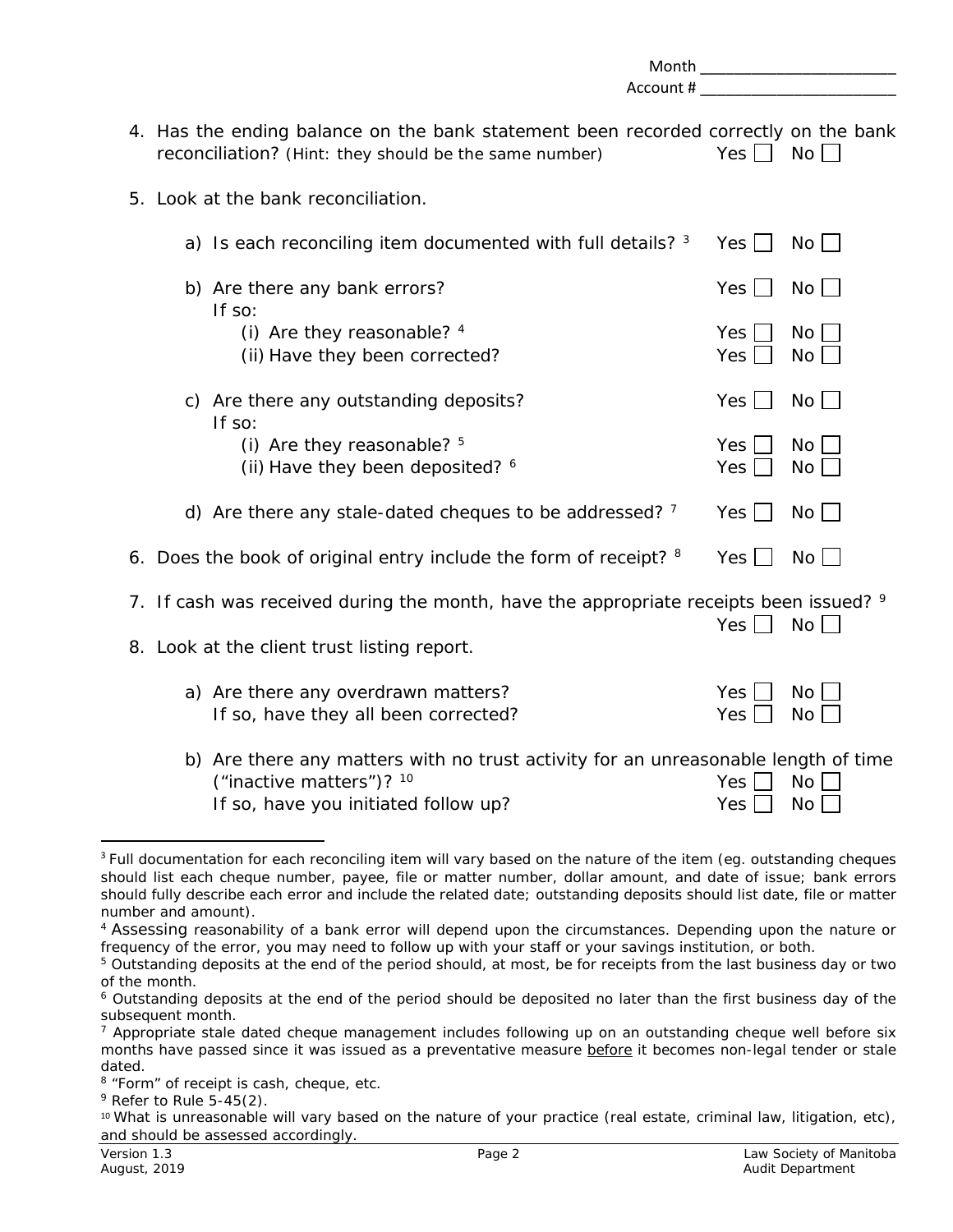|  | Month<br>Account #                                                                                                                    |                  |       |
|--|---------------------------------------------------------------------------------------------------------------------------------------|------------------|-------|
|  | 9. Look at the bank statement.                                                                                                        |                  |       |
|  | a) Are there any unauthorized withdrawals, bank fees, etc.? Yes $\Box$                                                                |                  | No II |
|  | b) Have they already been corrected or arrangements been made to have them<br>corrected forthwith?                                    | Yes <sub>l</sub> | $No$  |
|  | c) Review the cheques attached to the bank statement. $11$ Are all cheques<br>reasonable?                                             | Yes              | No l  |
|  | 10. Have you obtained satisfactory explanations for any unusual items or variances from<br>your savings institution or support staff? | Yes.             | No l  |

You should generally be alert to the 'unusual', based on your firm practices, as well as the experience you will have in applying these procedures over time. Contact the audit department to discuss any concerns you may have in conducting your review, or questions regarding these procedures.

If everything looks fine after the above review, sign and date the cover sheet.

You may also wish to append the completed copy of this or a similar short form checklist (See Appendix 1) to the coversheet to document your review.

<span id="page-2-0"></span> <sup>11</sup> If you are a sole practitioner, all cheques issued should all be familiar since you are the only one with signing authority on the pooled trust account.